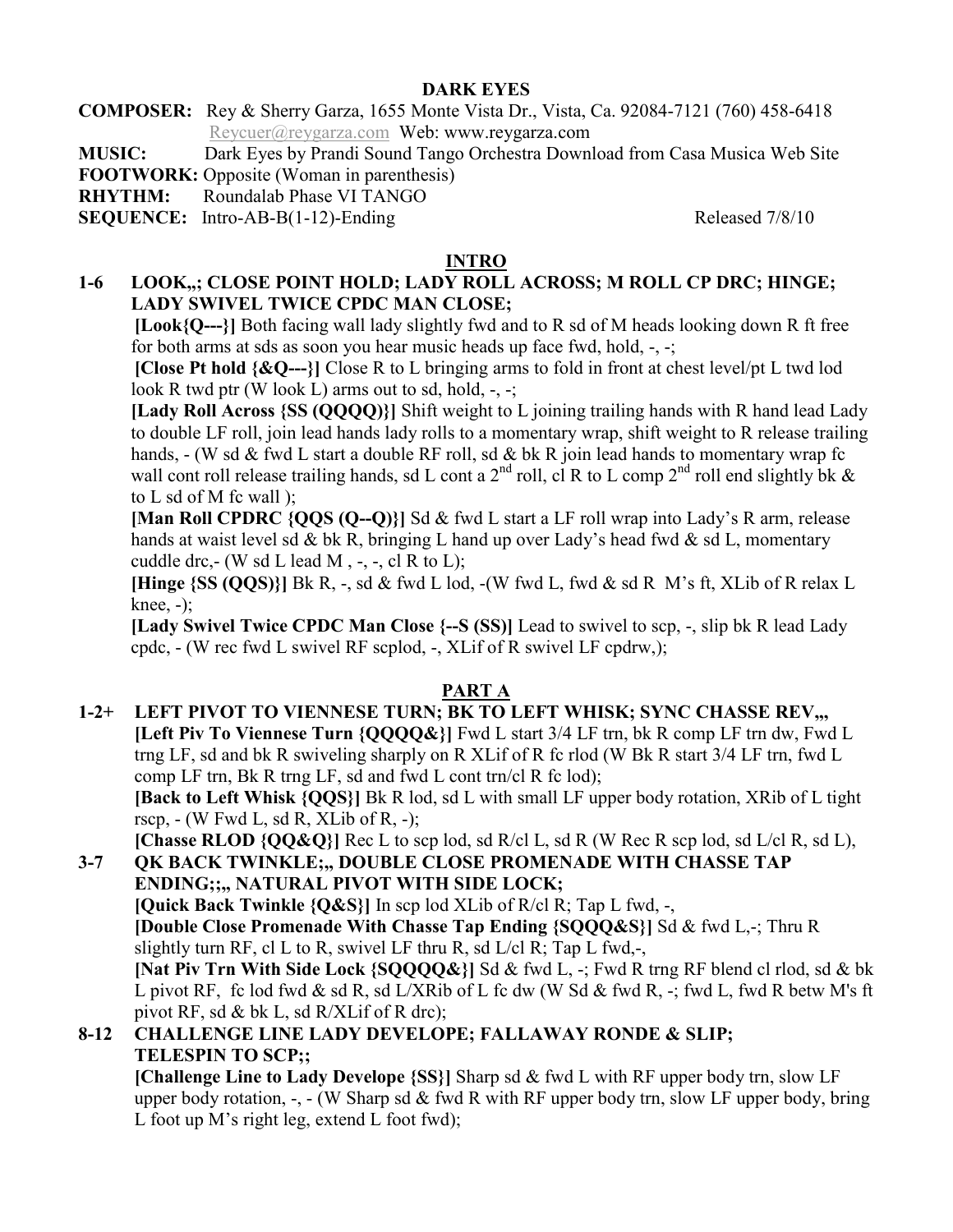**[Fallaway Ronde & Slip {SQQ}]** Sd & fwd R, lead lady to aerial ronde, XLib of R, slip R bk blend to cp dc (W Sd & bk L, aerial ronde with R, XRib of L, slip fwd on L blend cp drw); **[Telespin to scp**  $\{OO-&OOS(OOS&OOS)\}$ **]** Fwd L trng LF, fwd  $\&$  sd R cont trng, sd  $\&$  bk L with partial weight keeping left sd fwd twd lady,-; Spin LF taking full weight on L/cont spin, sd R cont spin, sd & fwd L scp dw (W bk R trng LF, draw L to R to a heel trn & cont trn, fwd R cont trn,-; Keep right sd twd M step fwd  $L/R$ , cont trn with toe spin closing L, fwd R scp dw, -);

### **12-16 STEP SWIVEL OUTSIDE SWIVEL; FORWARD TO LA COBRA W/PK UP;,, START TELESPIN WITH DOUBLE REV ENDING;;,, QUICK WALK 2;**

**[Step Swivel Outside Swivel {SS}]** Thru R, rotate upper body LF lead lady to swivel LF, bk L, rotate upper body RF lead lady to swivel RF (W Thru L, swivel on L bring R to L, Fwd R, swivel on R bring L to R);

**[Fwd to La Cobra With Pkup {SSS}]** Fwd & thru R lod (W fwd L), -, Step wide sd & bk L dw trng RF thru the hips draw R ft twds L completing a small cw circle and then pt R ft fwd twds lod, - (W fwd R btwn M's ft trng RF following M's hip around) to scp rlod,-; Fwd & thru R rlod fold in front of lady, (W fwd L) blend to cp dc,

**[Start Telespin with Double Reverse Spin {QQ--&SS(QQS&QQQQ}]** Fwd L trng LF, fwd & sd R cont trng; Sd & bk L with partial weight keeping left sd fwd twd lady,-; Spin LF taking full weight on L, -, fwd R spin LF  $\frac{3}{4}$  end fgc dw,- (W bk R trng LF, draw L to R to a heel trn & cont trn; Fwd R cont trn,-, keep right sd twd M step fwd L/R, cont trn with toe spin closing L; sd & bk R, XLIF of R take weight),

**[Quick Walk 2 {QQ}]** Fwd L, fwd R fc dc;

### **PART B**

## 1-4 VIENNESE TURN: PROGRESSIVE LINK – DOUBLE CHASE TO:::

**[Viennese trn {Q&QQ&Q}]** Fwd L trng LF, sd and bk R swiveling sharply on R/xlif of R, bk R trng LF, sd and fwd L cont trn/cl R cp lod (Bk R trng LF, sd and fwd L cont trn/cl R, fwd L trng LF, sd and bk R swiveling sharply on  $R/x$ lif of R cp rlod);

**[Progressive link – Double Chase To {QQSQQQQQQQQ}]** Fwd L, sd & bk R blend scp lod, fwd L,-; Thru R, sd & fwd L blend to cl pos momentarily, trn sharply  $\frac{1}{4}$  RF fwd R bjo drw, rec L (W bk R, sd & bk L blend to scp lod, fwd R,-; Thru L, sd & fwd R blend to cl pos momentarily, trn sharply ¼ RF bk L ckg bjo dc, fwd R ); Trng RF sd & fwd R twd lod, cont RF trn sd & fwd L cp lod, sharp RF trn fwd R outsd ptr, rec L blend cp rlod (W trng RF sd L twd lod, cont trng RF sd & bk R in CP, sharp trn RF on R bk L across body chkg motion, rec R blend cp lod);

#### **5-8 BACK CORTE; COTRA CHECK & SWITCH TO; DOUBLE RODE TWICE;; [Back Corte {QQS}]** Sd & fwd R lady's feet trn body RF leading lady to ronde XL in bk well

under body,  $-$ , rec L, slip bk on R dc (W sd & bk L twd wall aerial ronde R cw,  $-$ , XRib of L, trn LF fwd L  $\text{cp}$  drw):

**[Contra Check & Switch To {SQQ}]** Start LF upper body rotation flex knees with strong R sd lead ck fwd L, -, rec R trng RF, bk L (W start LF upper body rotation flex knees strong L sd lead bk R head L,  $-$ , rec L trng RF, fwd R);

**[Double Ronde Twice {QQQ&QQQQQ}]** Fwd R een W's ft R sd lead trng RF, aerial ronde with L cw, sd L/XRib of L unwind RF fc dw, chg weight to L (W Sd L, aerial ronde with R cw, XRib of L/sd & fwd L, unwind M RF fwd R fc drc); Fwd R een W's ft R sd lead trng RF, aerial ronde with L cw, sd L, XRib of L unwind RF fc lod (W Sd L, aerial ronde with R, XRib of L, fwd L, Fwd R unwind RF fc rlod);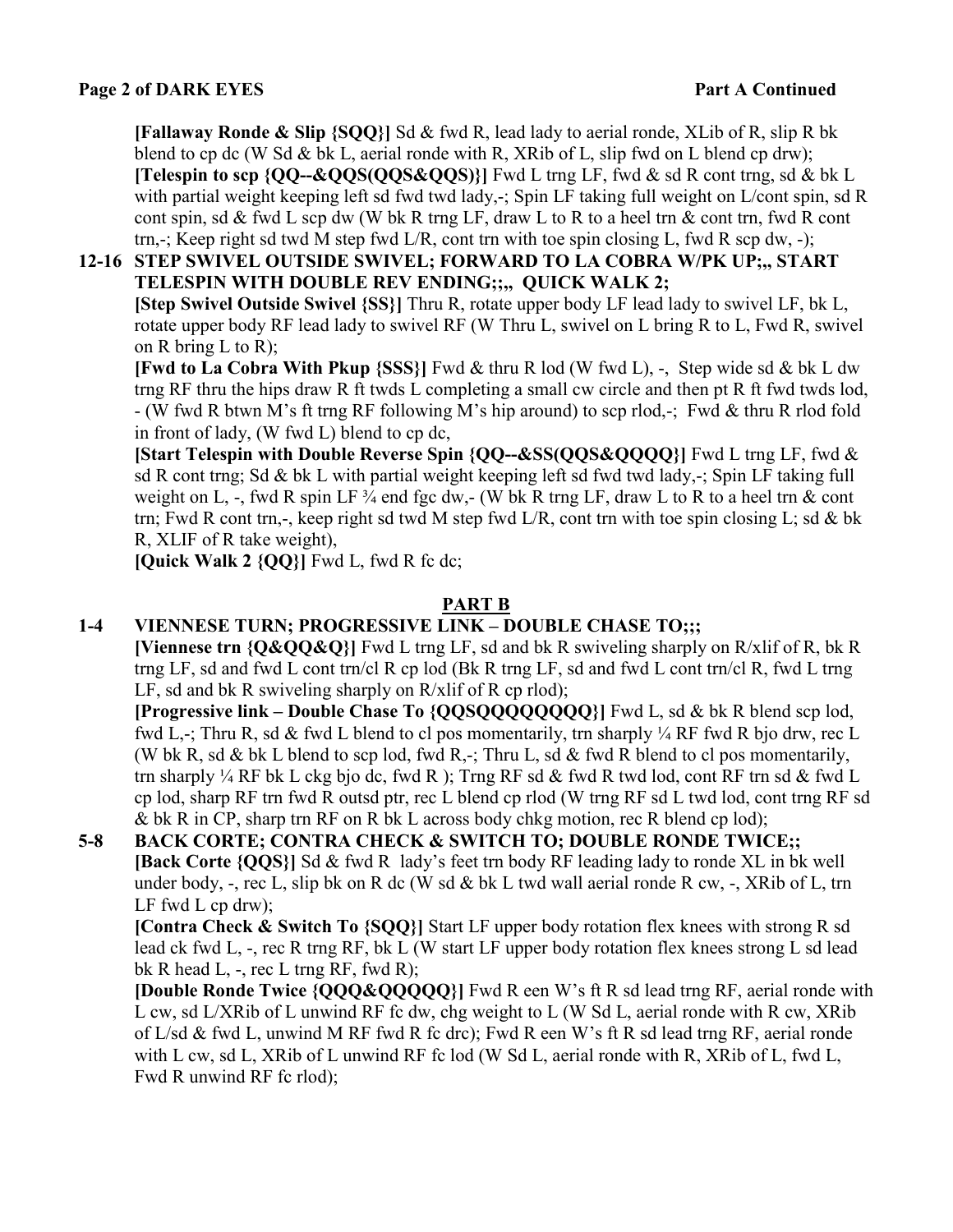### 9-12 PROGRESSIVE LINK TO; QUICK MANUVER PIV TO HAIRPIN; BACK TO OPEN **FINISH; DOUBLE REVERSE;**

**[Progressive Link To {QQS}]** Fwd L, trn body RF small sd & bk R blend to scp lod, fwd L, -(W bk R, trn body RF small sd  $&$  bk L blend scp lod, fwd R, -);

**[Quick Manuv Piv To Hairpin {QQQ&Q}]** Thru R maneuver RF cp rlod, with flexed knees throughout start RF upper body trn bk L toe trng on ball of foot 1/2 RF, fwd R een W's feet/fwd L, fwd R outsd ptr (W thru L blend cp lod, with flexed knees throughout start RF upper body trn fwd R betw M's feet heel to toe trng 1/2 RF, bk L/ bk R, bk L);

**[Back To Open Finish {QQQQ}]** Bk L, bk R trng LF, sd & fwd L, fwd R outsd ptr dc(W fwd R, fwd L trng LF sd & bk R, bk L drw);

**[Double Reverse {SS (QQQQ)}]** Fwd L,-. fwd R spin LF ¾ end fgc dw,- (W bk R, cl L to R trng LF, sd & bk R, XLIF of R take weight,);

13-16 REVERSE TURN; CLOSE FINISH; CONTRA CHECK & REC; ADVANCE CORTE; **[Reverse Turn {QQS}]** Fwd L trng LF, sd & bk R cont LF trn, bk L in CP, (W bk R trng LF, cl L to R cont heel trn, fwd R cp lod,);

**[Close Finish {QQS}]** Bk R trng LF, sd and fwd L, cl R to L dw, (W fwd L trng LF, sd and bk R, cl L to R drc,  $-$ );

**[Contra Check & Recover {SS}]** Start LF upper body rotation flex knees with strong R sd lead ck fwd L, -, Rec R, - (W start LF upper body rotation flex knees strong L sd lead bk R head to L, -, Rec  $L$ ,  $-$ );

**[Advance Corte {SS}]** Bk & sd L, draw R to L blend to scp step thru R, blend to cpdc (W Fwd R, draw L to R blend scp, step thru L, trn LF blend to cp drw);

### **EDIG**

**1-4 CURVIG 2; REVERSE FALLAWAY & SLIP; PIV 3 TO EXPLODE APART; [Curving 2 {SS}]** Fwd L, -, fwd R curving LF, -;

**[Reverse Fallaway & Slip {QQS}]** Fwd L trng LF, sd R, XLIB of R well under body, trng LF slip R past L with small step on toe (W Bk R trng LF, sd L, XRIB of L well under body, slip LF onR and step fwd L in cp dc);

**[Left Pivot 3 To Explode Apart {QQQS}]** Fwd L start 3/4 LF trn, bk R comp LF trn dw, sd L ckg lead lady to disconnect, sd R keeping lead hands joined snap trailing up & out to sd; - (W Bk R start  $3/4$  LF trn, fwd L comp LF trn, sd & bk R lop fc wall, sd L); -

# **5-9 • MAN ROLL CPDRC; HINGE; SLOW RECOVER TO OPPOSITION POINT;;**

**[Man Roll CPDRC {QQS (SS)}]** Sd & fwd L start a LF roll wrap into Lady's R arm, release hands at waist level sd & bk R, bringing L hand up over Lady's head fwd & sd L, momentary cuddle drc,  $-$  (W sd L lead M,  $-$ ,  $-$ , cl R to L,);

**[Hinge {SS (QQS)}]** Bk R, -, sd & fwd L lod, -(W fwd L, fwd & sd R M's ft, XLib of R relax L knee, -);

**[Slow Recover To Opposition Point {---&Q- (S-&Q)}]** Slow RF upper body rotation fc, -, -, cl R to L/point L to sd strong upper shape (W rec L slow RF upper body rotation, -, draw L to R, -/point L to sd head to sharp to  $L$ );